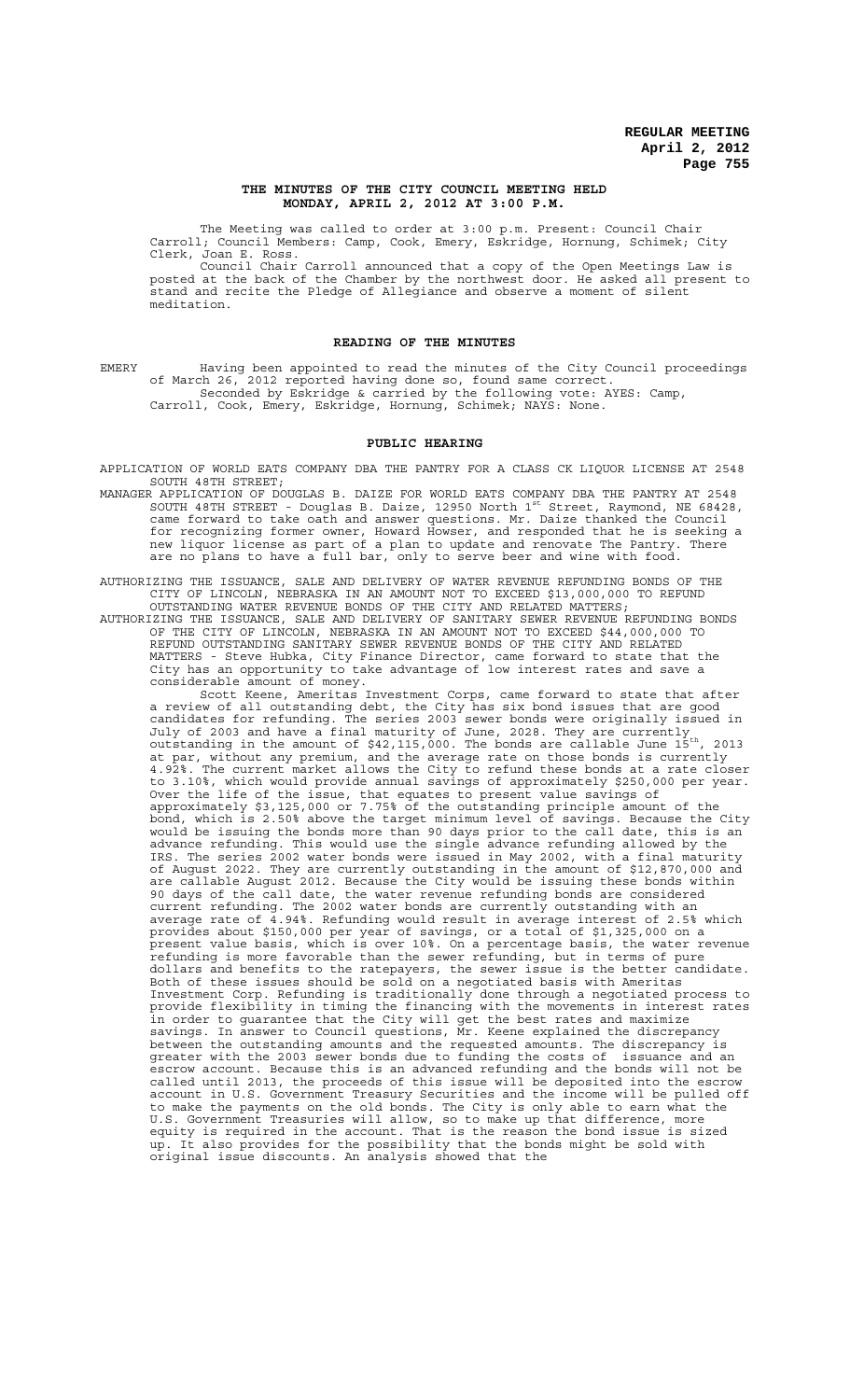expected size of the issue likely going to be around 41 million dollars, not 44, but that flexibility must be built in. The 3.1 million dollars in present value savings reflects true savings to the City, after paying all of the costs of the issuance of the bonds and the payment of the negative carry in the escrow account. Administrative costs could be nearly 2%.

Mr. Hubka came forward to respond that the budget will be scrutinized and it is estimated that rates will increase approximately 1% less than they otherwise would have due to these savings.

This matter was taken under advisement.

- AMENDING THE PAY SCHEDULE FOR A CERTAIN EMPLOYEE GROUP BY CREATING THE CLASSIFICATIONS<br>OF "FIREFIGHTER PARAMEDIC." "FIREFIGHTER" AND "FIRE APPARATUS OPERATOR" Doug OF "FIREFIGHTER PARAMEDIC," "FIREFIGHTER" AND "FIRE APPARATUS OPERATOR" McDaniel, Director of Personnel, came forward to explain the amendment to Article 38, which provides for reassignment to administration, training and maintenance divisions. Employees shift from a 56 hour work week to a 40 hour work week; therefore, it is necessary to create these classes and restate their pay ranges. In answer to council questions, Mr. McDaniel explained that there is no actual change in salary occurring. He stated that even though these employees are working fewer hours for the same rate of pay, this change would not be called a pay increase by the contractual obligations. This matter was taken under advisement.
- APPROVING AMENDMENT NO. 3 TO THE WOODLANDS AT YANKEE HILL CONDITIONAL ANNEXATION AND ZONING AGREEMENT BETWEEN LEWIS-STAROSTKA, INC., 3AP-SE, LLC, MIDWEST NET LEASE INVESTORS-SE, LLC, CALRUBY, LLC, AND THE CITY OF LINCOLN, NEBRASKA TO DEFER THE TIMING OF CONSTRUCTION OF THE YANKEE HILL ROAD ARTERIAL STREET IMPACT FEE FACILITY IMPROVEMENTS ON PROPERTY GENERALLY LOCATED AT SOUTH 84TH STREET AND YANKEE HILL ROAD FROM DECEMBER 31,2012 TO DECEMBER 31;
- ANNEXATION NO. 11005 AMENDING THE LINCOLN CORPORATE LIMITS MAP BY ANNEXING APPROXIMATELY 36 ACRES GENERALLY LOCATED SOUTHEAST OF THE INTERSECTION OF SOUTH 70TH STREET AND YANKEE HILL ROAD;
- CHANGE OF ZONE 05068B APPLICATION OF R.C. KRUEGER DEVELOPMENT TO AMEND THE WOODLANDS AT YANKEE HILL PLANNED UNIT DEVELOPMENT TO ADD APPROXIMATELY 36 ACRES GENERALLY LOCATED SOUTHEAST OF THE INTERSECTION OF SOUTH 70TH STREET AND YANKEE HILL ROAD AND APPROVE A CHANGE OF ZONE OVER SAID 36 ACRES FROM AG AGRICULTURAL DISTRICT TO R-3 RESIDENTIAL DISTRICT UNDER A PLANNED UNIT DEVELOPMENT DESIGNATION IN ORDER TO ADD APPROXIMATELY 265,000 SQ. FT. OF COMMERCIAL FLOOR AREA UNDER THE PLANNED UNIT DEVELOPMENT - Mark Hunzeker, Baylor Evnen, 600 Wells Fargo Center, 1248 O St., representing Krueger Development Inc., came forward to explain that this is a continuation of the overall plan that was approved in 2006 for the Woodlands at Yankee Hill and to answer questions. This matter was taken under advisement.

DESIGNATING KIMBERLY TAYLOR-RILEY, DIRECTOR, COMMISSION ON HUMAN RIGHTS AND EQUAL OPPORTUNITY OFFICER AS THE CITY'S ADA/SECTION 504 COORDINATOR FOR PURPOSES OF THE CITY'S ADA/SECTION 504 CIVIL RIGHTS POLICY;

DESIGNATING KIMBERLY TAYLOR-RILEY, DIRECTOR, COMMISSION ON HUMAN RIGHTS AND EQUAL OPPORTUNITY OFFICER AS THE CITY'S TITLE VI COORDINATOR FOR PURPOSES OF THE CITY'S TITLE VI CIVIL RIGHTS PLAN - Rod Confer, City Attorney, came forward to introduce Ms. Taylor-Riley. Council previously approved designation of an equal opportunity officer to comply with Federal and State rules on equal opportunity. Milo Mumgaard served in that capacity on an interim basis. Kimberly Taylor-Riley has been hired as the Director of Equity and Diversity and will now take on these duties.

Kimberly Taylor-Riley came forward to introduce herself, give her professional background as it pertains to her new position, and expressed excitement to begin working for the City. This matter was taken under advisement.

APPROVING THE TAX-EXEMPT FINANCING COMPLIANCE PROCEDURE OF THE CITY - Steve Hubka came forward to briefly introduce this issue, which would establish and formalize procedures.

Lauren Wismer, Gilmore & Bell, 1248 O St., Ste. 710, stated that recently there has been more activity and scrutiny on the part of the Internal Revenue Service and the Securities and Exchange Commission with respect to municipal obligations. Form 8038G lets the IRS know every time the City does a tax exempt financing. At the end of last year, this form was revised. It now specifically asks if tax exempt financing compliance procedures are in place to state exactly what the City will do regarding outstanding tax exempt and otherwise tax advantaged bonds. The tax exempt financing compliance procedures have been prepared and need Council approval so that the requirements of regulatory agencies are met. In response to Council questions, Mr. Wismer explained that there is currently no formal requirement for a compliance officer.

Mr. Hubka stated that these procedures will place some additional burden on staff, especially in the first year, but it is not necessary to add more staff at this time.

This matter was taken under advisement.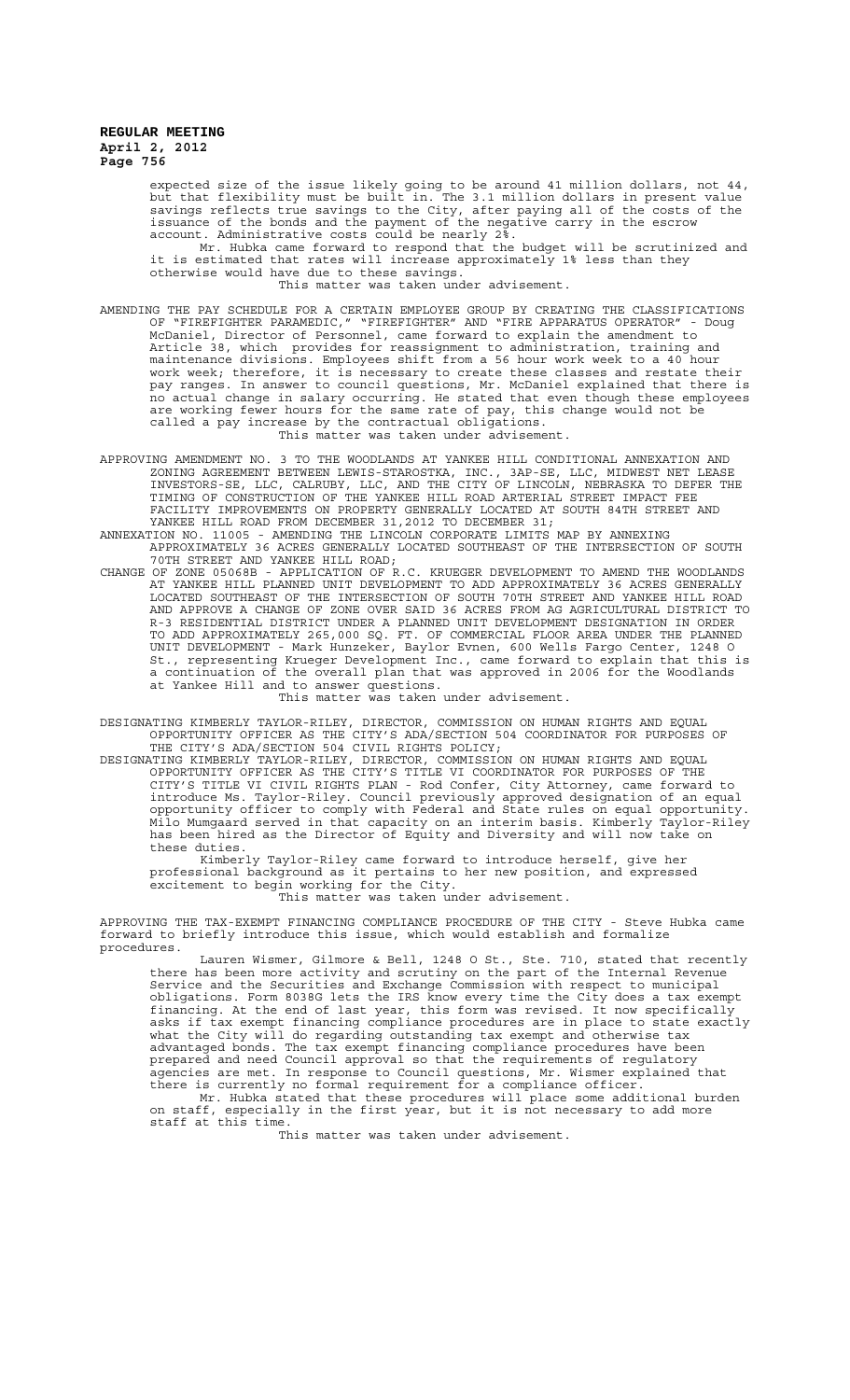AMENDING THE FY 11/12 CIP TO AUTHORIZE AND APPROPRIATE \$183,569.00 IN TIF FUNDS FOR CONSTRUCTION OF SIDEWALKS, STREET REHAB AND STREET LIGHTS ON YOLANDE AVENUE AND 20TH STREET IN THE YOLANDE AVENUE REDEVELOPMENT AREA - David Landis, Director of Urban Development, came forward to state that this is the final step in a project with manufacturer PCE Incorporated, whose corporate headquarters were recently constructed on Yolande Street. Because they host Fortune 500 companies,<br>they expressed concern over the rough condition of North 20<sup>th</sup> Street. Instead of using normal street funds, it was decided it would be best to use a small TIF to create the taxes on that manufacturing headquarters in order to assist in making the street repairs. Everything has been approved by the Council except for this change in the CIP budget. In response to Council questions, Mr. Landis stated that it is common to use TIF projects for sidewalks and streetscape and this project is within the context of the Community Redevelopment Law. The dollar amount covers the work plus a 15% contingency. The project is for public benefit and does not go to the bottom line of a private company. He added that there is a great deal of sensitivity on the part of the Council to keep Lincoln business friendly. The company has agreed not to protest the incremental increase in their valuation so there is an expectation that can be relied upon for the purpose of creating a bonding responsibility against that income stream for as long as it will be necessary. If the County Assessor did not increase its valuation, then the City would come up short, but that is a highly unlikely situation because this is a significant new building on a formerly empty lot. This matter was taken under advisement.

## **COUNCIL ACTION**

#### **REPORTS OF CITY OFFICERS**

RESOLUTION APPROVING THE DISTRIBUTION OF FUNDS REPRESENTING INTEREST EARNINGS ON SHORT-TERM INVESTMENTS OF IDLE FUNDS DURING THE MONTH ENDED FEBRUARY 29, 2012 - CLERK read the following resolution, introduced by Jon Camp, who moved for its

adoption:<br>A-86742 BE A-86742 BE IT RESOLVED by the City Council of the City of Lincoln, Nebraska: That during the month ended February 29, 2012, \$146,715.13 was earned from the investments of "IDLE FUNDS". The same is hereby distributed to the various funds on a pro-rata basis using the balance of each fund and allocating a portion of the interest on the ratio that such balance bears to the total of all fund balances.

Introduced by Jon Camp Seconded by Emery and carried by the following vote: AYES: Camp, Carroll, Cook, Emery, Eskridge, Hornung, Schimek; NAYS: None.

- REPORT FROM THE CITY TREASURER OF CITY CASH ON HAND AT THE CLOSE OF BUSINESS FEBRUARY 29, 2012 - CLERK presented said report which was placed on file in the Office of the City Clerk. **(5-21)**
- CLERK'S LETTER AND MAYOR'S APPROVAL OF RESOLUTIONS AND ORDINANCES PASSED BY THE CITY COUNCIL ON MARCH 19, 2012 - CLERK presented said report which was placed on file in the Office of the City Clerk. **(27-1)**

## **PETITIONS & COMMUNICATIONS**

SETTING THE HEARING DATE OF MONDAY, APRIL 16, 2012 AT 3:00 P.M. FOR THE APPLICATION OF CHAD WINTERS, ROGER TOY AND CHRISTOPHER VORHIES DBA IDEAL GROCERY AND MARKET FOR A CLASS C LIQUOR LICENSE LOCATED AT 905 SOUTH 27TH STREET - CLERK read the following resolution, introduced by Jon Camp, who moved for its adoption: A-86743 BE IT RESOLVED by the City Council, of the City of Lincoln, that a hearing date is hereby set for Monday, April 16, 2012, at 3:00 p.m. or as soon

thereafter as possible in the City Council Chambers, County-City Building, 555<br>S. 10<sup>th</sup> St., Lincoln, NE for the application of Chad Winters, Roger Toy and Christopher Vorhies dba Ideal Grocery and Market Class C liquor license located<br>at 905 South 27<sup>th</sup> Street.

If the Police Dept. is unable to complete the investigation by said time, a new hearing date will be set.

Introduced by Jon Camp

Seconded by Emery and carried by the following vote: AYES: Camp, Carroll, Cook, Emery, Eskridge, Hornung, Schimek; NAYS: None.

- SETTING THE HEARING DATE OF MONDAY, APRIL 16, 2012 AT 3:00 P.M. FOR THE APPLICATIONS OF MO CHARA DBA THE WATERING HOLE FOR A CLASS C LIQUOR LICENSE LOCATED AT 1321 O STREET, THE WATERING HOLE WEST FOR A CLASS C LIQUOR LICENSE LOCATED AT 1550 SOUTH CODDINGTON, CLIFF'S LOUNGE FOR A CLASS C LIQUOR LICENSE LOCATED AT 1323 O STREET, AND CLIFF'S MARTINI LOUNGE FOR A CLASS C LIQUOR LICENSE LOCATED AT 5310 SOUTH 56TH STREET - CLERK read the following resolution, introduced by Jon Camp, who moved for its adoption:
- A-86744 BE IT RESOLVED by the City Council, of the City of Lincoln, that a hearing date is hereby set for Monday, April 16, 2012, at 3:00 p.m. or as soon thereafter as possible in the City Council Chambers, County-City Building, 555<br>S. 10<sup>th</sup> St., Lincoln, NE for the applications of Mo Chara LLC dba: The Watering Hole Class C liquor license located at 1321 O Street; The Watering Hole West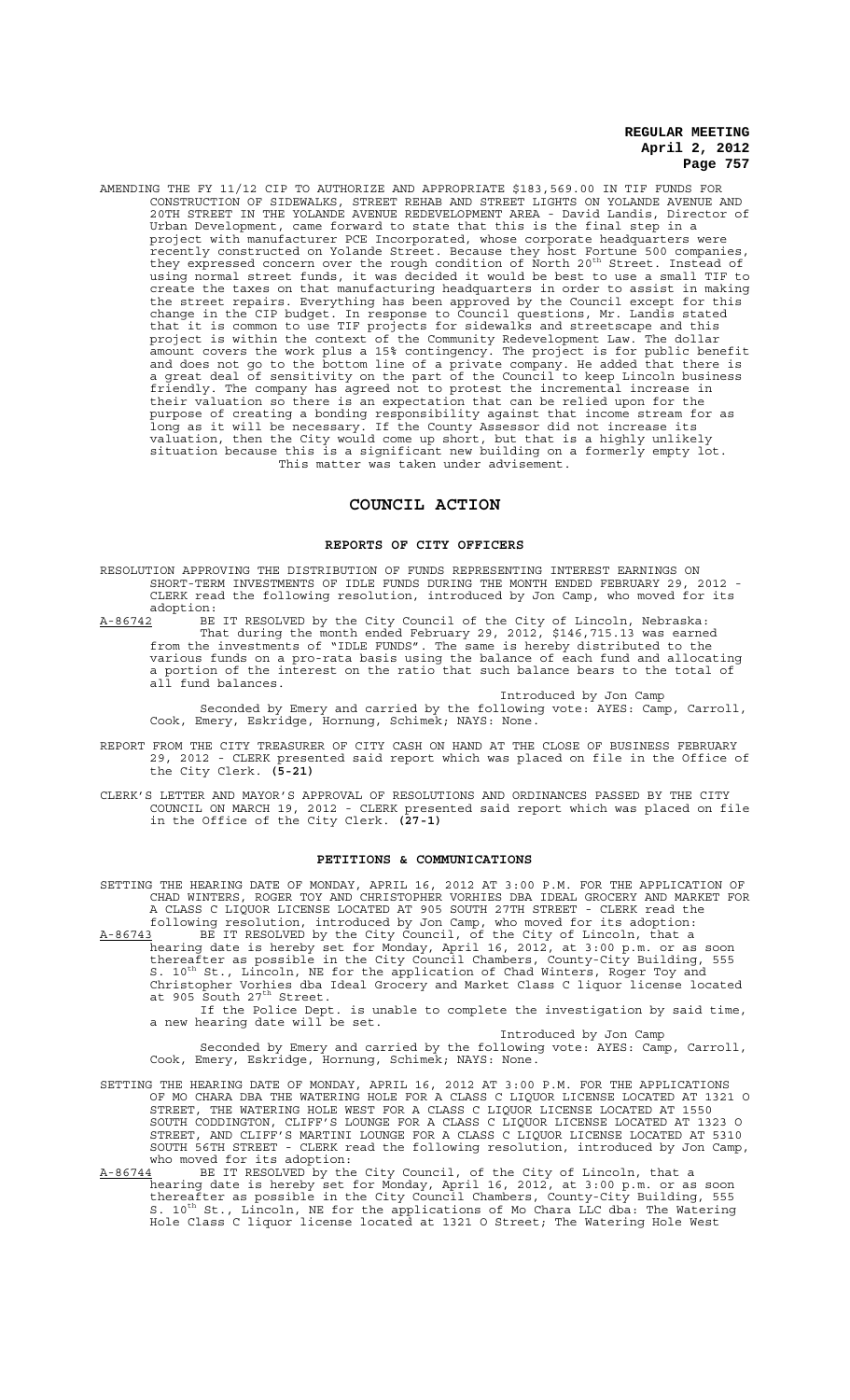Class C liquor license located at 1550 South Coddington; Cliff's Lounge Class C liquor license located at 1323 O Street; Cliff's Martini Lounge Class C liquor<br>license located at 5310 South 56<sup>th</sup> Street.

If the Police Dept. is unable to complete the investigation by said time, a new hearing date will be set.

Introduced by Jon Camp Seconded by Emery and carried by the following vote: AYES: Camp, Carroll, Cook, Emery, Eskridge, Hornung, Schimek; NAYS: None.

#### PLACED ON FILE IN THE OFFICE OF THE CITY CLERK:

Administrative Amendment No. 11065 to Use Permit No. 149, Stone Ridge Estates, approved by the Planning Director on March 9, 2012, requested by Ridge Development Company and Northern Lights, LLC, to revise the site plan modifying the lot layout of Block 1 to show one large 133,000 square feet of grocery/retail use building instead of three smaller pad sites of commercial<br>uses, on property generally located at S. 27<sup>th</sup> St. and Grainger Parkway.

## **MISCELLANEOUS REFERRALS - NONE**

#### **LIQUOR RESOLUTIONS**

APPLICATION OF WORLD EATS COMPANY DBA THE PANTRY FOR A CLASS CK LIQUOR LICENSE AT 2548 SOUTH 48TH STREET - CLERK read the following resolution, introduced by Jon Camp, who moved for its adoption for approval:<br>A-86745 BE IT RESOLVED by the City Counci

A-86745 BE IT RESOLVED by the City Council of the City of Lincoln, Nebraska: That after hearing duly had as required by law, consideration of the facts of this application, the Nebraska Liquor Control Act, and the pertinent City ordinances, the City Council recommends that the application of World Eats Company dba The Pantry for a Class "CK" liquor license at 2548 South 48th Street, Lincoln, Nebraska, for the license period ending October 31, 2012, be approved with the condition that:

1. The applicant obtains a valid special permit, including the parking requirements.

2. Applicant must successfully complete the responsible beverage server training course required by Section 5.04.035 of the Lincoln Municipal Code within 30 days of approval of this resolution.

3. The premises must comply in every respect with all city and state regulations.

The City Clerk is directed to transmit a copy of this resolution to the Nebraska Liquor Control Commission.

Introduced by Jon Camp

Seconded by Eskridge and carried by the following vote: AYES: Camp, Carroll, Cook, Emery, Eskridge, Hornung, Schimek; NAYS: None.

MANAGER APPLICATION OF DOUGLAS B. DAIZE FOR WORLD EATS COMPANY DBA THE PANTRY AT 2548 SOUTH 48TH STREET - CLERK read the following resolution, introduced by Jon Camp,

who moved for its adoption for approval:<br><u>A-86746</u> WHEREAS, World Eats Company dba The Pantry located at 2548 South 48<sup>th</sup> Street, Lincoln, Nebraska has been approved for a Retail Class "CK" liquor license, and now requests that Douglas B. Daize be named manager; WHEREAS, Douglas B. Daize appears to be a fit and proper person to manage

said business. NOW, THEREFORE, BE IT RESOLVED by the City Council of the City of Lincoln, Nebraska:

That after hearing duly had as required by law, consideration of the facts of this application, the Nebraska Liquor Control Act, and the pertinent City ordinances, the City Council recommends that Douglas B. Daize be approved as manager of this business for said licensee. The City Clerk is directed to The commends that Douglas B. Daize be approved<br>as manager of this business for said licensee. The City Clerk is directed to<br>transmit a copy of this resolution to the Nebraska Liquor Control Commission. Introduced by Jon Camp

Seconded by Eskridge and carried by the following vote: AYES: Camp, Carroll, Cook, Emery, Eskridge, Hornung, Schimek; NAYS: None.

## **ORDINANCES - 2ND READING & RELATED RESOLUTIONS (as required)**

AUTHORIZING THE ISSUANCE, SALE AND DELIVERY OF WATER REVENUE REFUNDING BONDS OF THE CITY OF LINCOLN, NEBRASKA IN AN AMOUNT NOT TO EXCEED \$13,000,000 TO REFUND OUTSTANDING WATER REVENUE BONDS OF THE CITY AND RELATED MATTERS - CLERK read an ordinance, introduced by DiAnna Schimek, Fourth Series Ordinance adopted under and pursuant to Ordinance No. 18088 authorizing the issuance of Water Revenue Refunding Bonds, Series 2012, of the City of Lincoln, Nebraska in a principal amount not to exceed thirteen million dollars (\$13,000,000); fixing in part and providing for the fixing in part of the details of the Bonds; providing for the sale of the Bonds and the application of the proceeds thereof; authorizing the execution and delivery of certain documents and taking other action in connection with the foregoing; and related matters, the second time.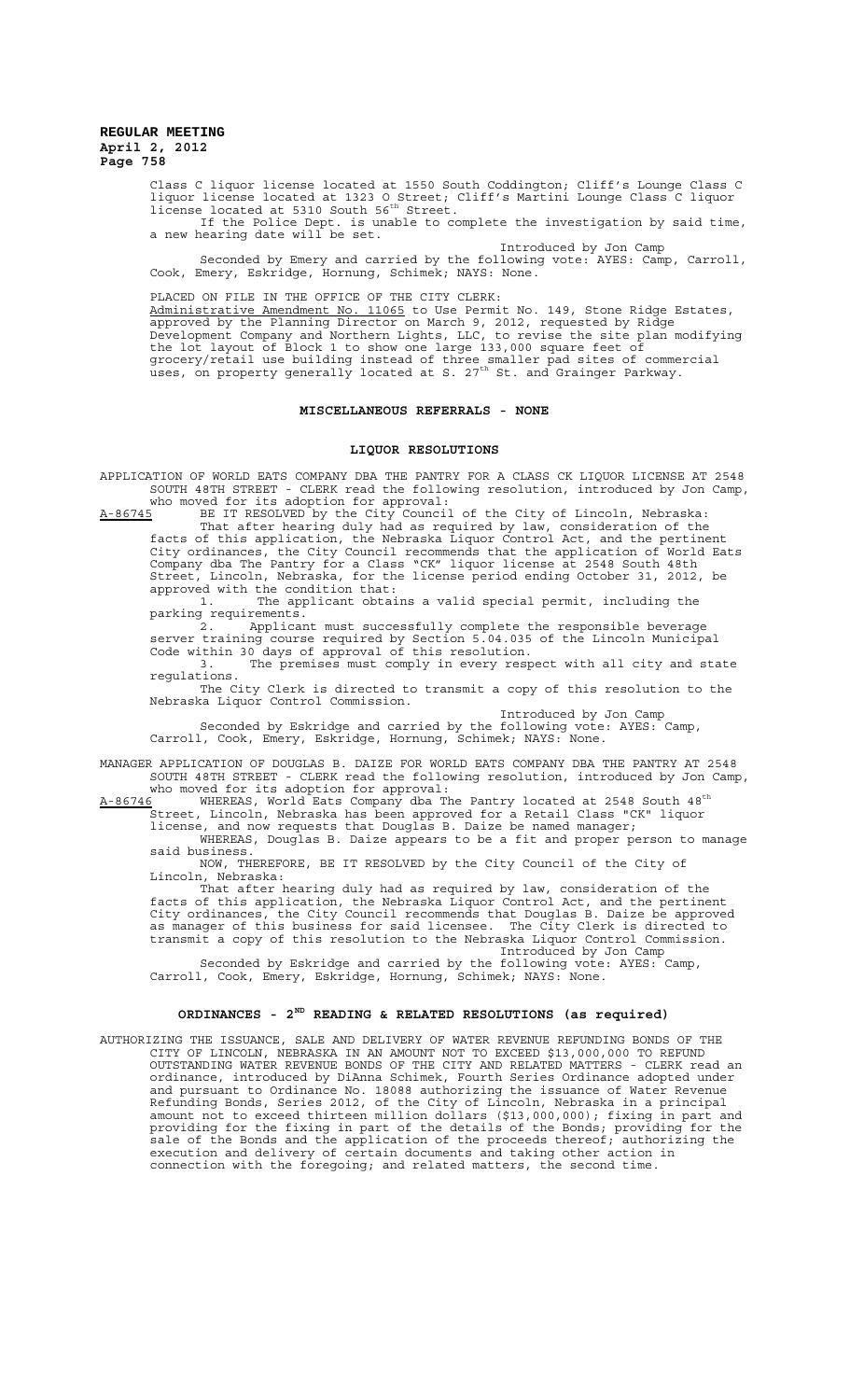- AUTHORIZING THE ISSUANCE, SALE AND DELIVERY OF SANITARY SEWER REVENUE REFUNDING BONDS OF THE CITY OF LINCOLN, NEBRASKA IN AN AMOUNT NOT TO EXCEED \$44,000,000 TO REFUND OUTSTANDING SANITARY SEWER REVENUE BONDS OF THE CITY AND RELATED MATTERS - CLERK read an ordinance, introduced by DiAnna Schimek, Fourth Series Ordinance adopted under and pursuant to Ordinance No. 18171 authorizing the issuance of Sanitary Sewer Revenue Refunding Bonds, Series 2012, of the City of Lincoln, Nebraska in a principal amount not to exceed forty-four million dollars (\$44,000,000); fixing in part and providing for the fixing in part of the details of the Bonds; providing for the sale of the Bonds and the application of the proceeds thereof; authorizing the execution and delivery of certain documents and taking other action in connection with the foregoing; and related matters, the second time.
- AMENDING THE PAY SCHEDULE FOR A CERTAIN EMPLOYEE GROUP BY CREATING THE CLASSIFICATIONS OF "FIREFIGHTER PARAMEDIC," "FIREFIGHTER" AND "FIRE APPARATUS OPERATION" - CLERK read an ordinance, introduced by DiAnna Schimek, amending Section 1 of Ordinance No. 18970 passed August 6, 2007, relating to the pay schedules of employees whose classifications are assigned to the pay range which is prefixed by the letter "F," by creating the job classifications of "Firefighter Paramedic (2080 Hours)," "Firefighter (2080 Hours)," and "Fire Apparatus Operator (2080 Hours)," the second time.
- APPROVING AMENDMENT NO. 3 TO THE WOODLANDS AT YANKEE HILL CONDITIONAL ANNEXATION AND ZONING AGREEMENT BETWEEN LEWIS-STAROSTKA, INC., 3AP-SE, LLC, MIDWEST NET LEASE INVESTORS-SE, LLC, CALRUBY, LLC, AND THE CITY OF LINCOLN, NEBRASKA TO DEFER THE TIMING OF CONSTRUCTION OF THE YANKEE HILL ROAD ARTERIAL STREET IMPACT FEE FACILITY IMPROVEMENTS ON PROPERTY GENERALLY LOCATED AT SOUTH 84TH STREET AND YANKEE HILL ROAD FROM DECEMBER 31,2012 TO DECEMBER 31, 2014 (RELATED ITEMS: 12R-54, 12-28, 12-29) (ACTION DATE: 4/9/12)
- ANNEXATION NO. 11005 AMENDING THE LINCOLN CORPORATE LIMITS MAP BY ANNEXING APPROXIMATELY 36 ACRES GENERALLY LOCATED SOUTHEAST OF THE INTERSECTION OF SOUTH 70TH STREET AND YANKEE HILL ROAD (RELATED ITEMS: 12R-54, 12-28, 12-29) (ACTION DATE: 4/9/12) - CLERK read an ordinance, introduced by DiAnna Schimek, annexing and including the below described land as part of the City of Lincoln, Nebraska and amending the Corporate Limits Map attached to and made a part of Ordinance No. 18208, to reflect the extension of the corporate limits boundary of the City of Lincoln, Nebraska established and shown thereon, the second time.
- CHANGE OF ZONE 05068B APPLICATION OF R.C. KRUEGER DEVELOPMENT TO AMEND THE WOODLANDS AT YANKEE HILL PLANNED UNIT DEVELOPMENT TO ADD APPROXIMATELY 36 ACRES GENERALLY LOCATED SOUTHEAST OF THE INTERSECTION OF SOUTH 70TH STREET AND YANKEE HILL ROAD AND APPROVE A CHANGE OF ZONE OVER SAID 36 ACRES FROM AG AGRICULTURAL DISTRICT TO R-3 RESIDENTIAL DISTRICT UNDER A PLANNED UNIT DEVELOPMENT DESIGNATION IN ORDER TO ADD APPROXIMATELY 265,000 SQ. FT. OF COMMERCIAL FLOOR AREA UNDER THE PLANNED UNIT DEVELOPMENT (RELATED ITEMS: 12R-54, 12-28, 12-29) (ACTION DATE: 4/9/12) - CLERK read an ordinance, introduced by DiAnna Schimek, amending the Lincoln Zoning District Maps attached to and made a part of Title 27 of the Lincoln Municipal Code, as provided by Section 27.05.020 of the Lincoln Municipal Code, by changing the boundaries of the districts established and shown thereon, the second time.

#### **PUBLIC HEARING - RESOLUTIONS**

DESIGNATING KIMBERLY TAYLOR-RILEY, DIRECTOR, COMMISSION ON HUMAN RIGHTS AND EQUAL OPPORTUNITY OFFICER AS THE CITY'S ADA/SECTION 504 COORDINATOR FOR PURPOSES OF THE CITY'S ADA/SECTION 504 CIVIL RIGHTS POLICY - CLERK read the following resolution, introduced by DiAnna Schimek, who moved its adoption:

A-86747 MHEREAS, the City Council of the City of Lincoln, Nebraska adopted Resolution No. A-85840 on May 10, 2010 which resolution adopted and bound the City to comply with all applicable Federal law, all applicable State law, and the requirements of the LPA Guidelines Manual of the Nebraska Department of Roads, relating to the City ADA/Section 504 – Civil Rights Policy of the City of Lincoln; and

WHEREAS, the ADA/Section 504 – Civil Rights Policy of the City of Lincoln adopted by Resolution A-85840 designated Larry Williams as the City's ADA/Section 504 Coordinator by virtue of his position as Equal Employment Officer for the City; and

WHEREAS, Resolution No. 85840 was amended by Resolution No. A-86114 adopted by the City Council on November 15, 2010, replacing Larry Williams as the ADA/Section 504 Coordinator and designating Administrative Assistant to the Mayor Milo Mumgaard as interim ADA/Section 504 Coordinator; and the City of Lincoln desires to continue to participate in federal aid transportation construction programs; and

WHEREAS, Kimberly Taylor-Riley has been hired as the Director, Commission on Human Rights and Equity and Diversity to serve as the City's Equal Opportunity Officer and it is, therefore, necessary to designate her as the replacement for Milo Mumgaard as the ADA/Section 504 Coordinator.

NOW, THEREFORE, BE IT RESOLVED by the City Council of the City of Lincoln, Nebraska that Kimberly Taylor-Riley, Director, Commission on Human Rights and Equal Opportunity Officer, is hereby designated as the City's ADA/Section 504 Coordinator for purposes of its ADA/Section 504 Policy.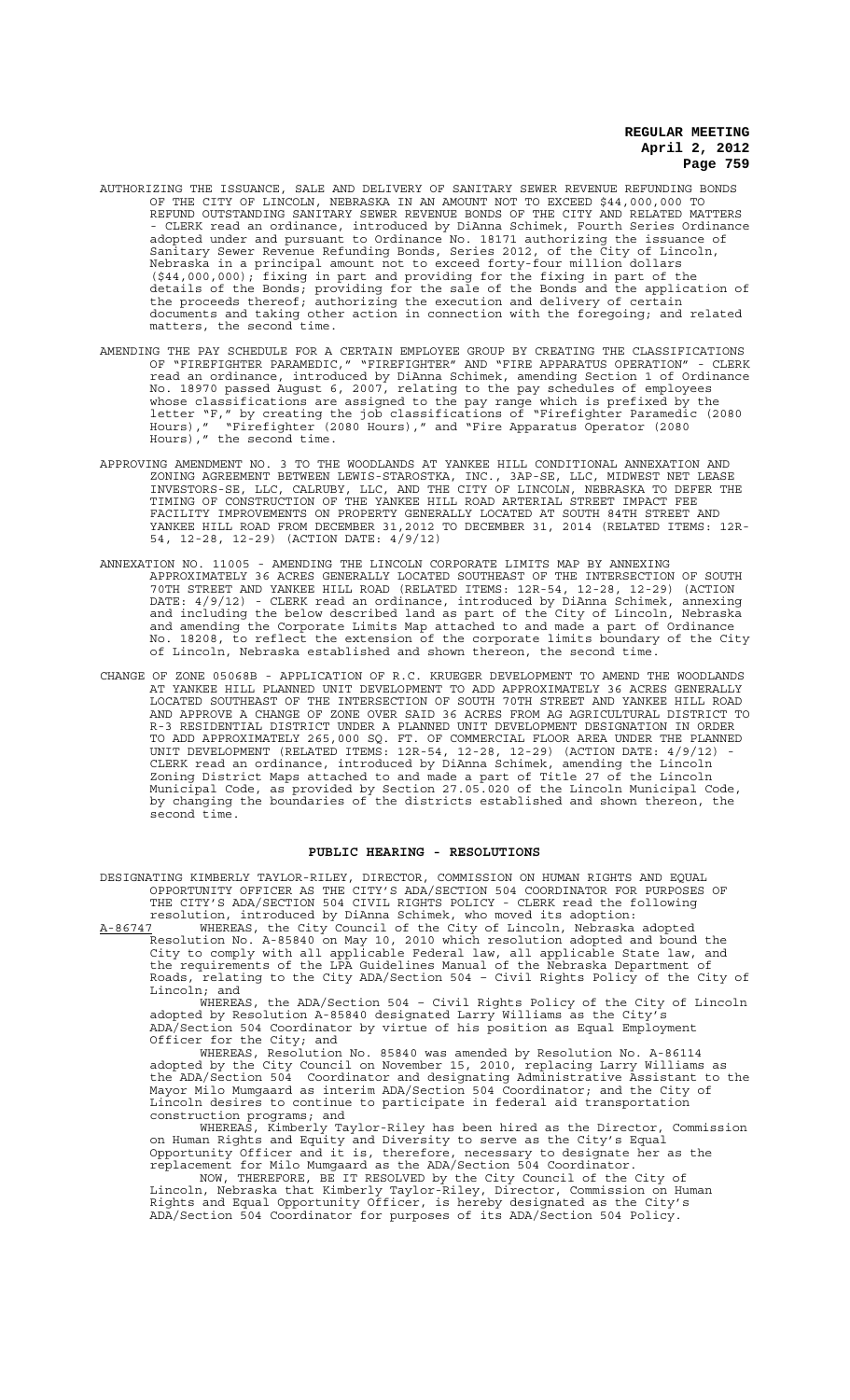BE IT FURTHER RESOLVED that the City Clerk is directed to return a copy of this Resolution to Don W. Taute, in the Law Department, for transmittal to the Nebraska Department of Roads, Civil Rights Compliance Officer. Introduced by DiAnna Schimek Seconded by Hornung and carried by the following vote: AYES: Camp,

Carroll, Cook, Emery, Eskridge, Hornung, Schimek; NAYS: None.

DESIGNATING KIMBERLY TAYLOR-RILEY, DIRECTOR, COMMISSION ON HUMAN RIGHTS AND EQUAL OPPORTUNITY OFFICER AS THE CITY'S TITLE VI COORDINATOR FOR PURPOSES OF THE CITY'S TITLE VI CIVIL RIGHTS PLAN - CLERK read the following resolution, introduced by DiAnna Schimek, who moved its adoption:

A-86748 WHEREAS, the City Council of the City of Lincoln, Nebraska adopted Resolution No. A-85839 on May 10, 2010 which resolution adopted and bound the City to comply with all applicable Federal law, all applicable State law, and the requirements of the LPA Guidelines Manual of the Nebraska Department of Roads, and the Title VI Civil Rights Plan of the City of Lincoln; and

WHEREAS, the Title VI Civil Rights Plan adopted by Resolution A-85839 designated Larry Williams as the City's Title VI Coordinator by virtue of his position as Equal Employment Officer for the City; and

WHEREAS, Resolution No. 85839 was amended by Resolution No. A-86115 adopted by the City Council on November 15, 2010, replacing Larry Williams as the Title VI Coordinator and designating Administrative Assistant to the Mayor Milo Mumgaard as interim Equal Employment Officer, as the Title VI Coordinator; and the City of Lincoln desires to continue to participate in federal aid transportation construction programs; and

WHEREAS, Kimberly Taylor-Riley has been hired as the Director, Commission on Human Rights and Equity and Diversity to serve as the City's Equal Opportunity Officer and it is, therefore, necessary to designate her as the replacement for Milo Mumgaard as the Title VI Coordinator.

NOW, THEREFORE, BE IT RESOLVED by the City Council of the City of Lincoln, Nebraska that Kimberly Taylor-Riley, Director, Commission on Human Rights and Equal Opportunity Officer, is hereby designated as the City's Title VI Coordinator for purposes of its Title VI Civil Rights Plan.

BE IT FURTHER RESOLVED that the City Clerk is directed to return a copy of this Resolution to Don W. Taute, in the Law Department, for transmittal to the Nebraska Department of Roads, Civil Rights Compliance Officer.

Introduced by DiAnna Schimek Seconded by Hornung and carried by the following vote: AYES: Camp, Carroll, Cook, Emery, Eskridge, Hornung, Schimek; NAYS: None.

APPROVING THE TAX-EXEMPT FINANCING COMPLIANCE PROCEDURE OF THE CITY - CLERK read the following resolution, introduced by DiAnna Schimek, who moved its adoption:

A-86749 BE IT RESOLVED by the City Council of the City of Lincoln, Nebraska: That the attached Tax-Exempt Financing Compliance Procedure with respect to debt obligations, the proceeds of which are to be loaned or otherwise made available to the City, and the interest on which is excludable from gross income for federal income tax purposes or is afforded a federal income tax credit or interest subsidy from the U.S. Treasury Department, which is attached hereto and marked as Attachment "A", is hereby approved and the Mayor is authorized to execute and same on behalf of the City of Lincoln, Nebraska.

Introduced by DiAnna Schimek Seconded by Hornung and carried by the following vote: AYES: Camp, Carroll, Cook, Emery, Eskridge, Hornung, Schimek; NAYS: None.

AMENDING THE FY 11/12 CIP TO AUTHORIZE AND APPROPRIATE \$183,569.00 IN TIF FUNDS FOR CONSTRUCTION OF SIDEWALKS, STREET REHAB AND STREET LIGHTS ON YOLANDE AVENUE AND 20TH STREET IN THE YOLANDE AVENUE REDEVELOPMENT AREA - CLERK read the following resolution, introduced by DiAnna Schimek, who moved its adoption:

A-86750 WHEREAS, Resolution No. A-86471, adopted by the City Council of Lincoln, Nebraska on August 22, 2011, adopted the fiscal year 2011-2012 annual budget for the City of Lincoln and further adopted the Capital Improvement Program attached to Resolution No. A-86471 as Schedule No. 5; and

WHEREAS, Resolution No. A-86471 appropriated all money received or to be received from the County of Lancaster, the State of Nebraska, or the United States, as well as from any grants, donations, or contributions received for public purposes and the interest thereon notwithstanding any sum limitation set forth in the annual budget; and

WHEREAS, Resolution No. A-86597, adopted by the City Council for the City of Lincoln, approved the Yolande Avenue Redevelopment Project as an approved project; and

WHEREAS, a capital improvement project for the Yolande Avenue Redevelopment Project was not included within Schedule No. 5 of the Annual Budget as a capital improvement project to be funded in fiscal year 2011-2012; and

WHEREAS, the City desires to amend the first year (2011-2012) of the Fiscal Year 2011/2012 – 2016/2017 Six Year Capital Improvement Program (CIP) to establish a project for the Yolande Avenue Redevelopment Project, and establish appropriations for that project; and

WHEREAS, Article IX-B Section 7 of the Lincoln City Charter states that, "The [city] council shall not appropriate any money in any budget for any capital improvements project unless and until the conformity or non-conformity of the project has been reported on by the Planning Department by special report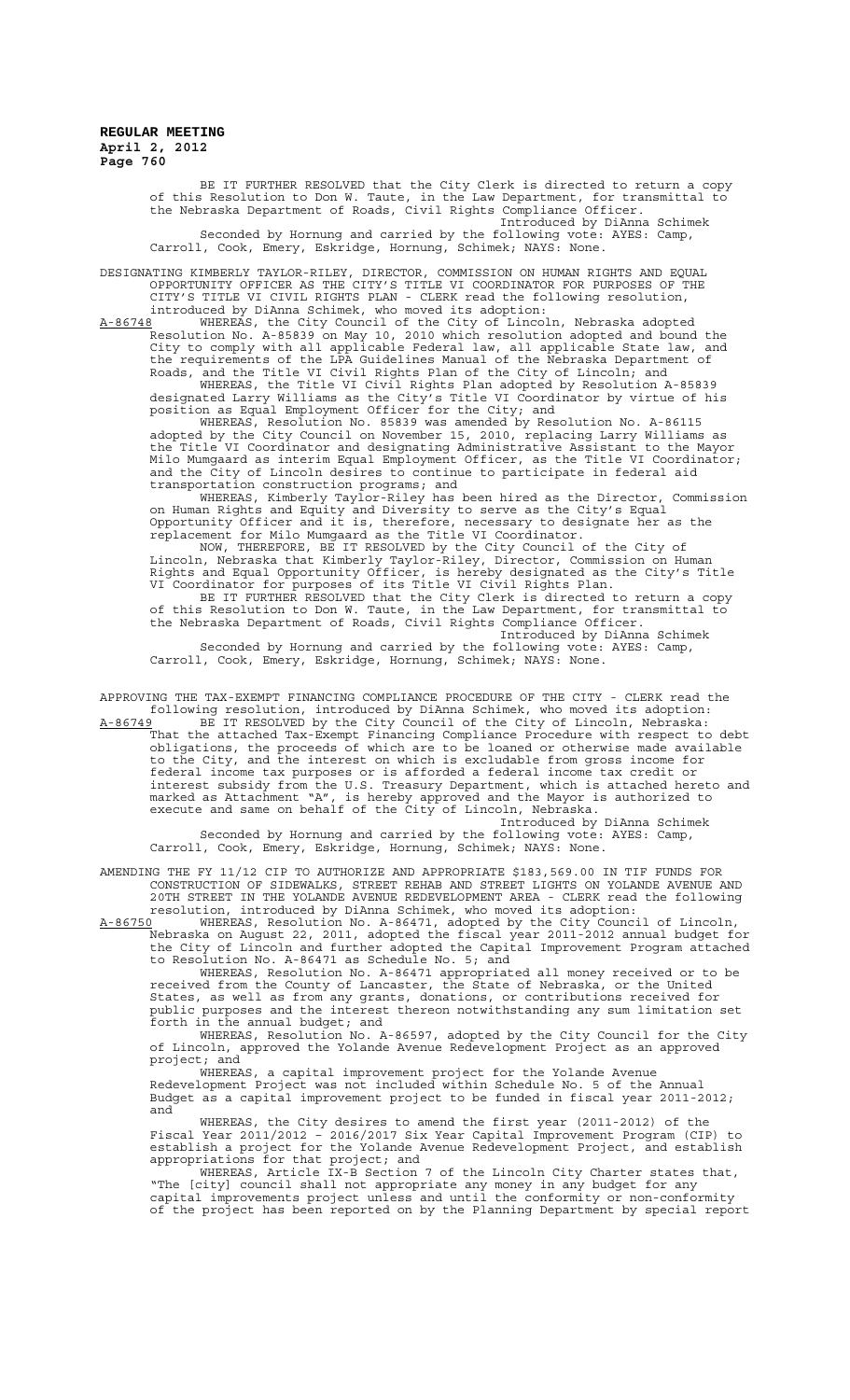or in connection with the Capital Improvements Programming process." The Charter definition of "Planning Department" includes the Planning Commission; and

WHEREAS, the Lincoln City-Lancaster County Planning Commission has reviewed the Yolande Avenue Redevelopment Project as a capital improvement project for conformity or nonconformity with the Comprehensive Plan as part of the review of the Yolande Avenue Redevelopment Plan approved by Resolution No. A-86597; and

WHEREAS, the Planning Commission found the proposed Redevelopment Project to be in conformity with the Comprehensive Plan. NOW, THEREFORE, BE IT RESOLVED by the City Council of the City of

Lincoln, Nebraska: That the implementation of the Yolande Avenue Redevelopment Project for street rehabilitation and sidewalk construction on Yolande Avenue and 20th Street, is hereby established as a capital improvement project within the

Capital Improvement Program. BE IT FURTHER RESOLVED that the Capital Improvement Program on Schedule 5 of Resolution No. A-86471 be amended by adding the Yolande Avenue Redevelopment Project to the Urban Development Department's list of capital improvement projects on Schedule 5.

BE IT FURTHER RESOLVED that the City Council hereby appropriates and directs the Finance Director to make the necessary adjustments to the annual budget to designate \$183,569 from Tax Increment Financing for this Yolande Avenue Redevelopment Project.

Introduced by DiAnna Schimek Seconded by Hornung and carried by the following vote: AYES: Camp, Carroll, Cook, Emery, Eskridge, Hornung, Schimek; NAYS: None.

## **ORDINANCES - 3RD READING & RELATED RESOLUTIONS (as required)**

ANNEXATION NO. 12001 - AMENDING THE LINCOLN CORPORATE LIMITS MAP BY ANNEXING APPROXIMATELY 59 ACRES GENERALLY LOCATED WEST OF NORTH 14TH STREET BETWEEN MORTON STREET AND HILLTOP ROAD - CLERK read an ordinance, introduced by Adam Hornung, annexing and including the below described land as part of the City of Lincoln, Nebraska and amending the Corporate Limits Map attached to and made a part of Ordinance No. 18208, to reflect the extension of the corporate limits boundary of the City of Lincoln, Nebraska established and shown thereon, the third time.

HORNUNG Moved to pass the Ordinance as read.

Seconded by Emery and carried by the following vote: AYES: Camp, Carroll, Cook, Emery, Eskridge, Hornung, Schimek; NAYS: None. The ordinance, being numbered **#19693**, is recorded in Ordinance Book 27, Page .

CHANGE OF ZONE NO. 3310A - DESIGNATING THE HAYMARKET PARK SIGN DISTRICT AS AN OVERLAY SPECIAL SIGN DISTRICT AND AMENDING THE EXISTING HAYMARKET PARK SPECIAL SIGN DISTRICT TO EXPAND THE AREA OF THE DISTRICT; TO CLARIFY THAT SIGNAGE WILL BE IN ACCORDANCE WITH THE I-1 INDUSTRIAL DISTRICT; TO ALLOW AN ADDITIONAL SIGN AS PART OF THE SPECIAL SIGN PACKAGE; AND TO CLARIFY THAT OFF-PREMISES SIGNS WILL NOT BE PERMITTED, ON PROPERTY GENERALLY LOCATED AT NORTH 6TH STREET AND CHARLESTON STREET, BETWEEN I-180 AND SUN VALLEY BOULEVARD - CLERK read an ordinance, introduced by Adam Hornung, designating the Haymarket Park Sign District as an Overlay Special Sign District on property generally located at North 6th Street and Charleston Street, between I-180 and Sun Valley Boulevard, in accordance with the provisions of §27.69.300 of the Lincoln Municipal Code and adopting

special criteria for signs in said district, the third time. HORNUNG Moved to pass the Ordinance as read.

Seconded by Emery and carried by the following vote: AYES: Camp, Carroll, Cook, Emery, Eskridge, Hornung, Schimek; NAYS: None.

The ordinance, being numbered **#19694**, is recorded in Ordinance Book 27, Page .

CHANGE OF ZONE NO. 11044 - APPLICATION OF THE PLANNING DIRECTOR FOR A CHANGE OF ZONE FROM P PUBLIC USE DISTRICT TO R-7 RESIDENTIAL DISTRICT, FROM R-7 RESIDENTIAL DISTRICT TO P PUBLIC USE DISTRICT, AND FROM P PUBLIC USE DISTRICT AND I-1 INDUSTRIAL DISTRICT TO B-1 LOCAL BUSINESS DISTRICT, ON PROPERTY GENERALLY LOCATED AT NORTH 16 STREET BETWEEN R STREET AND VINE STREET AND AT NORTH 17TH STREET AND VINE STREET - PRIOR to reading:

HORNUNG Moved to amend Bill No. 12-27 in the following manner: 1. On page 2, delete lines 11-14, being all of paragraph 2 under Section 2.

Seconded by Cook and carried by the following vote: AYES: Camp, Carroll, Cook, Emery, Eskridge, Hornung, Schimek; NAYS: None.

CLERK Read an ordinance, introduced by Adam Hornung, amending the Lincoln Zoning District Maps adopted by reference and made a part of Title 27 of the Lincoln Municipal Code, pursuant to Section 27.05.020 of the Lincoln Municipal Code, by changing the boundaries of the districts established and shown thereon, the third time.

HORNUNG Moved to pass the Ordinance as amended.

Seconded by Emery and carried by the following vote: AYES: Camp, Carroll, Cook, Emery, Eskridge, Hornung, Schimek; NAYS: None. The ordinance, being numbered **#19695**, is recorded in Ordinance Book #27, Page .